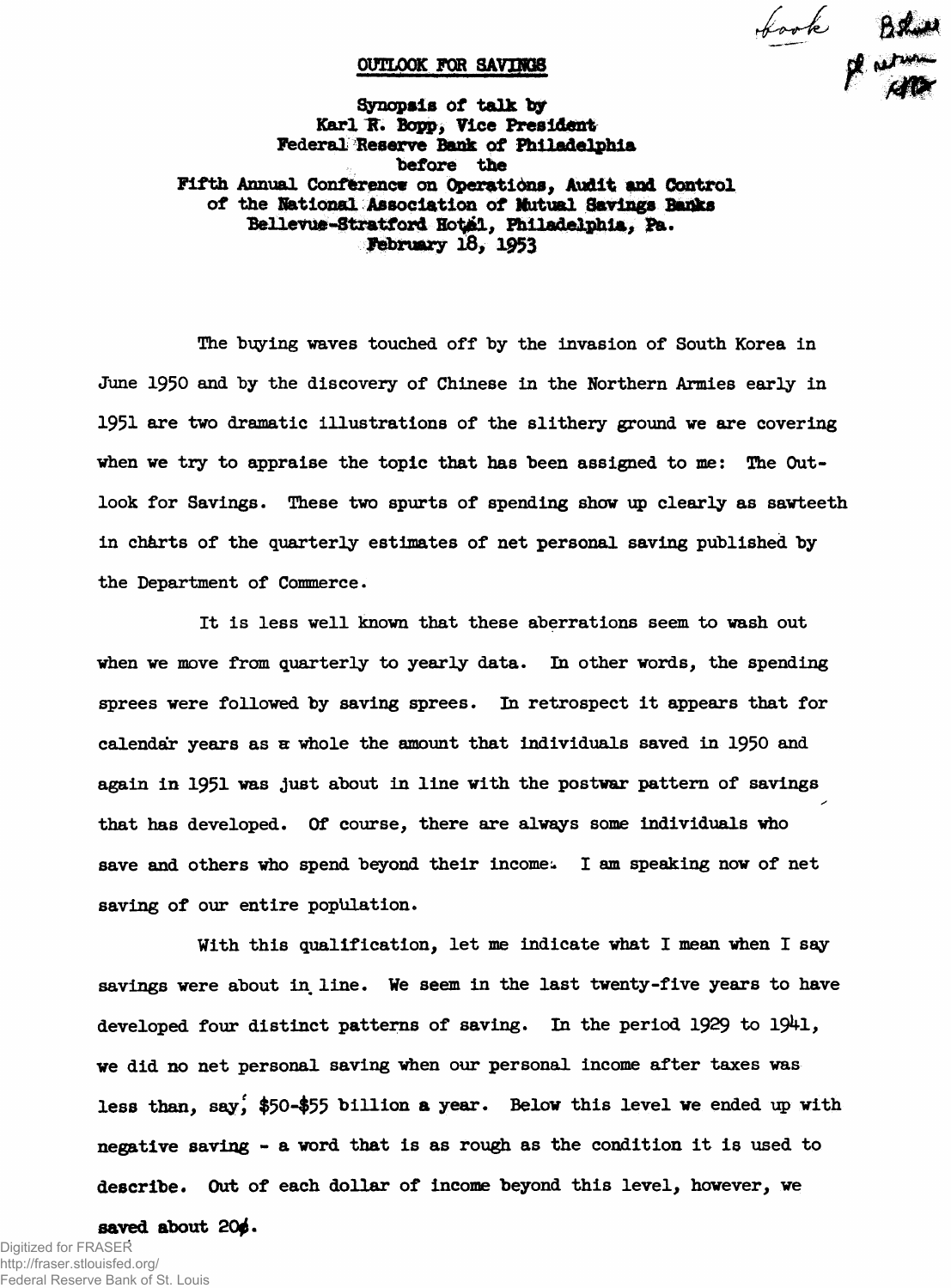**During the war period, as you all know, we saved much more than** 20**^ out of each additional dollar of Income. (I must confess parenthetically that I become disturbed when I remember what happened to the size of the Government debt and to our money supply and then follow custom by glibly talking about wartime savings. But this is a complicated subject that I shall not pursue here.)**

After the war we developed a reconversion pattern of saving **during which we saved less and less despite rising personal incomes.**

**There is some evidence that we have been developing a new pattern of saving since 19^7\* The chief difference between our new and our prewar pattern is that we need a lot more income before we do any net** saving at all. Instead of \$50-\$55 billion, we now need \$140-\$150 billion **of disposable personal income before we save anything net. This change is primarily a result of the war-generated inflation. To me it was equally interesting to find as I prepared this discussion that once we reach this level of income - and last year we were** 50 **per cent beyond it - we are again saving something like** 2**C\$ out of each additional dollar.**

At any rate that's what we did in 1950 and in 1951, despite **the buying waves. And, according to preliminary estimates, it was what we did again last year, despite the absence of any sudden buying wave.**

**In trying to form some estimate of personal saving for this year, therefore, I think we would do well to begin with some judgment as** to how much income we may expect to receive - after taxes. We are now **running at a level perhaps** 5 **per cent above the average for last year. Most economists that I have heard discuss the problem seem to guess that ire are most likely to continue our "seething readjustment" at high levels for most of the year. If this judgment should prove fairly accurate, it**

**- 2 -**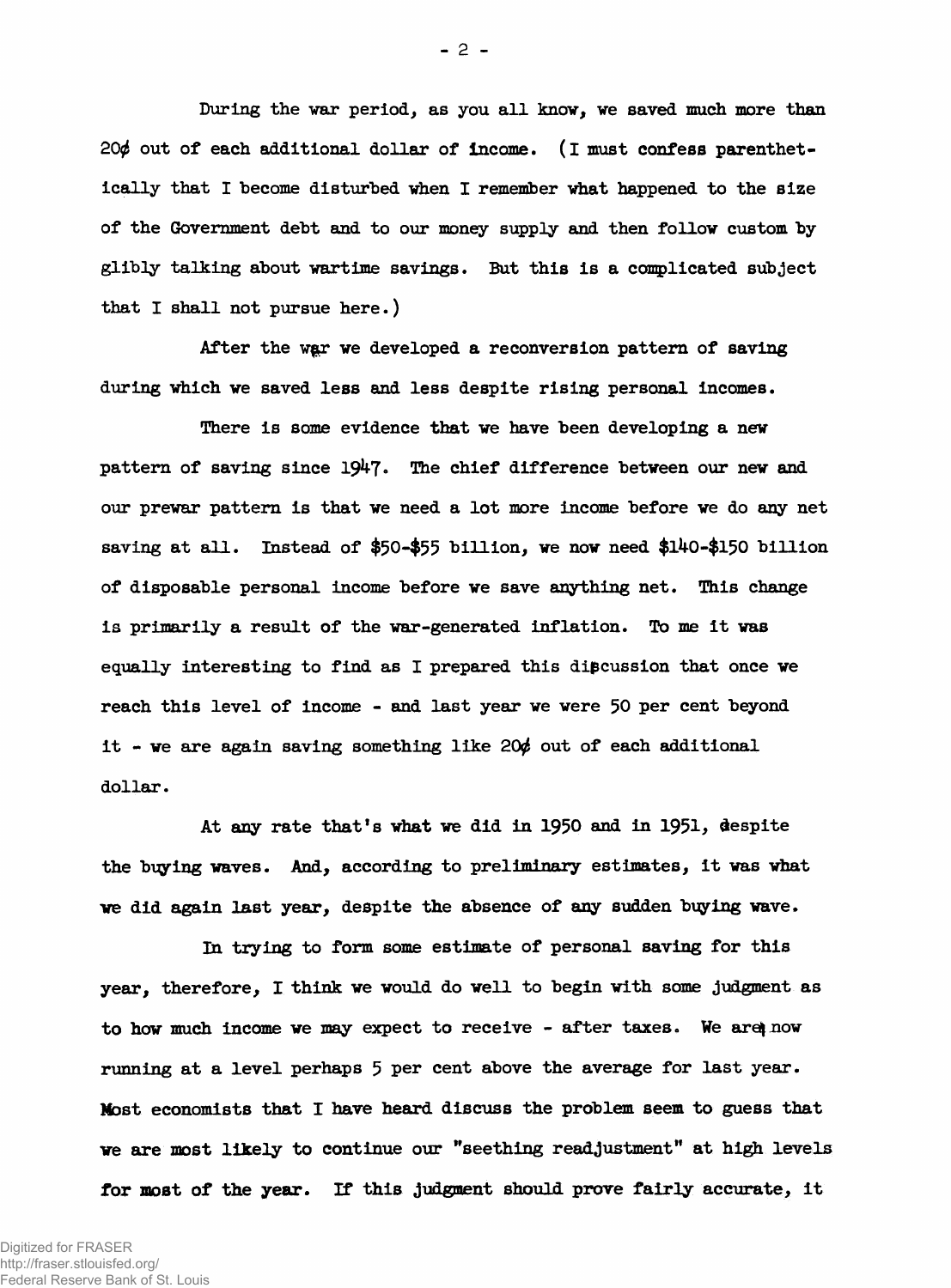**seems to me quite possible that personal savings in 1953 night exceed those of last year by perhaps a billion dollars\*** *Hfy* **guess would be more rather than less.**

**Now that X have given you a figure, I should warn you not to take it too seriously. Remember, it is based on an assumption as to the general level of economic activity. Remember, too, that we have had four patterns of saving in the last quarter -century, and ppy develop yet another. Remember, finally, that la a country with** a **high standard of living, there is a large margin between income and unavoidable expend!** tures. A large fraction of expenditures can be deferred or - by using **past savings or borrowing - can be accelerated.**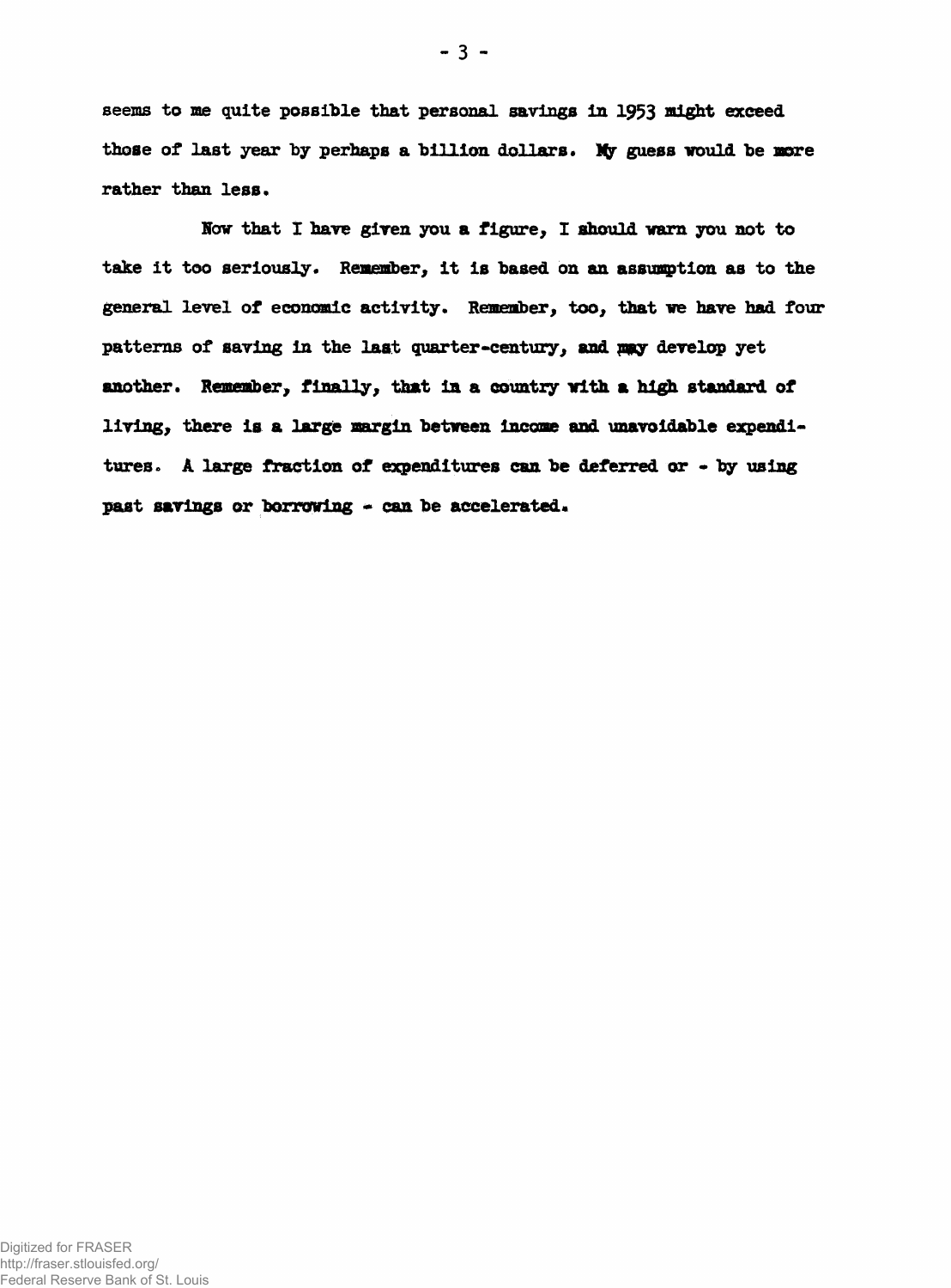

**Income**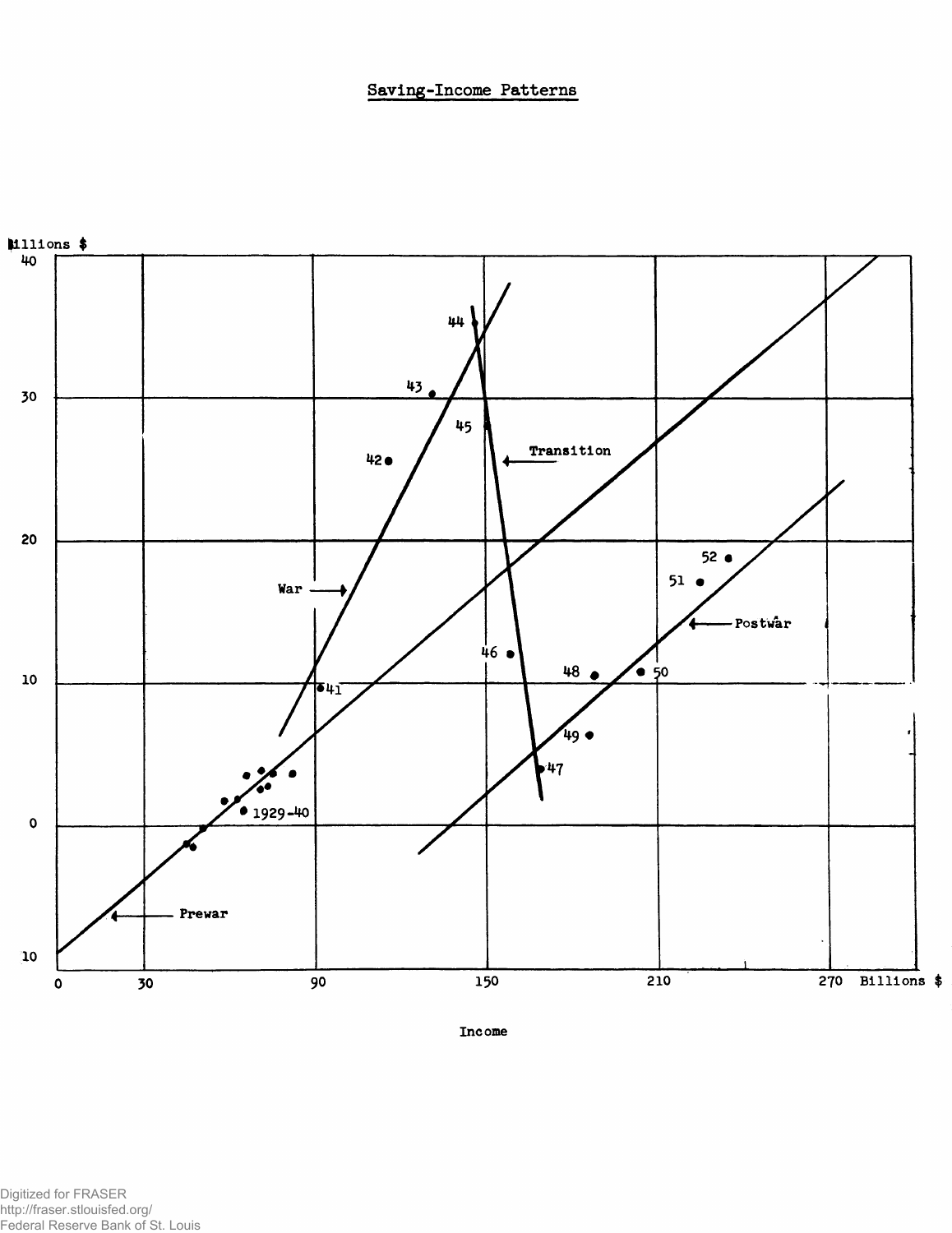| $($$ billion $)$                        |               |             |                                                  |      |                     |                     |                 |  |  |  |  |  |
|-----------------------------------------|---------------|-------------|--------------------------------------------------|------|---------------------|---------------------|-----------------|--|--|--|--|--|
|                                         | <u> 1946 </u> | 1947        | 1948                                             | 1949 | 1950                | <u> 1951 </u>       | <u>1952</u> (e) |  |  |  |  |  |
| Liquid Saving                           | 11.9          | 6.7         | 4.1                                              | 3.1  | $6.5 -$             | 11.6                | 13.5            |  |  |  |  |  |
| Contractual                             | 3.4           | 3.7         | 3.8                                              | 3.7  | 3.9                 | 4.2                 | 4.5             |  |  |  |  |  |
| Homes                                   | $-1.1$        | $-0.2$      | $1.5 -$                                          | 1.8  | 2.9                 | 2.8                 | 3.0             |  |  |  |  |  |
| Liquidation of<br>Cons. Debt            |               |             | $-3.3$ $-3.4$ $-2.5$ $-2.3$ $-3.2$ $-0.4$ $-2.5$ |      |                     |                     |                 |  |  |  |  |  |
| Unincorporated<br>Business and<br>farms | 0.8           | $-1.7$      | 4.0                                              |      | $-0.6$ $-1.2$ $2.1$ |                     | 2.0             |  |  |  |  |  |
| Total                                   | 11.7          | 5.1         | 10.9                                             | 5.7  |                     | $8.9$ $20.3$ $20.5$ |                 |  |  |  |  |  |
|                                         |               |             |                                                  |      |                     |                     |                 |  |  |  |  |  |
| Discrepancy                             | 0.3           | $-1.2 -0.4$ |                                                  | 1.0  | 2.3                 | $-3.3$              | $-1.5$          |  |  |  |  |  |
| Net Saving                              | 12.0          | 3.9         | 10.5                                             | 6.7  | 11.2                | 17.0                | 19.0            |  |  |  |  |  |

Composition of Personal Saving

Feb. 18, 1953